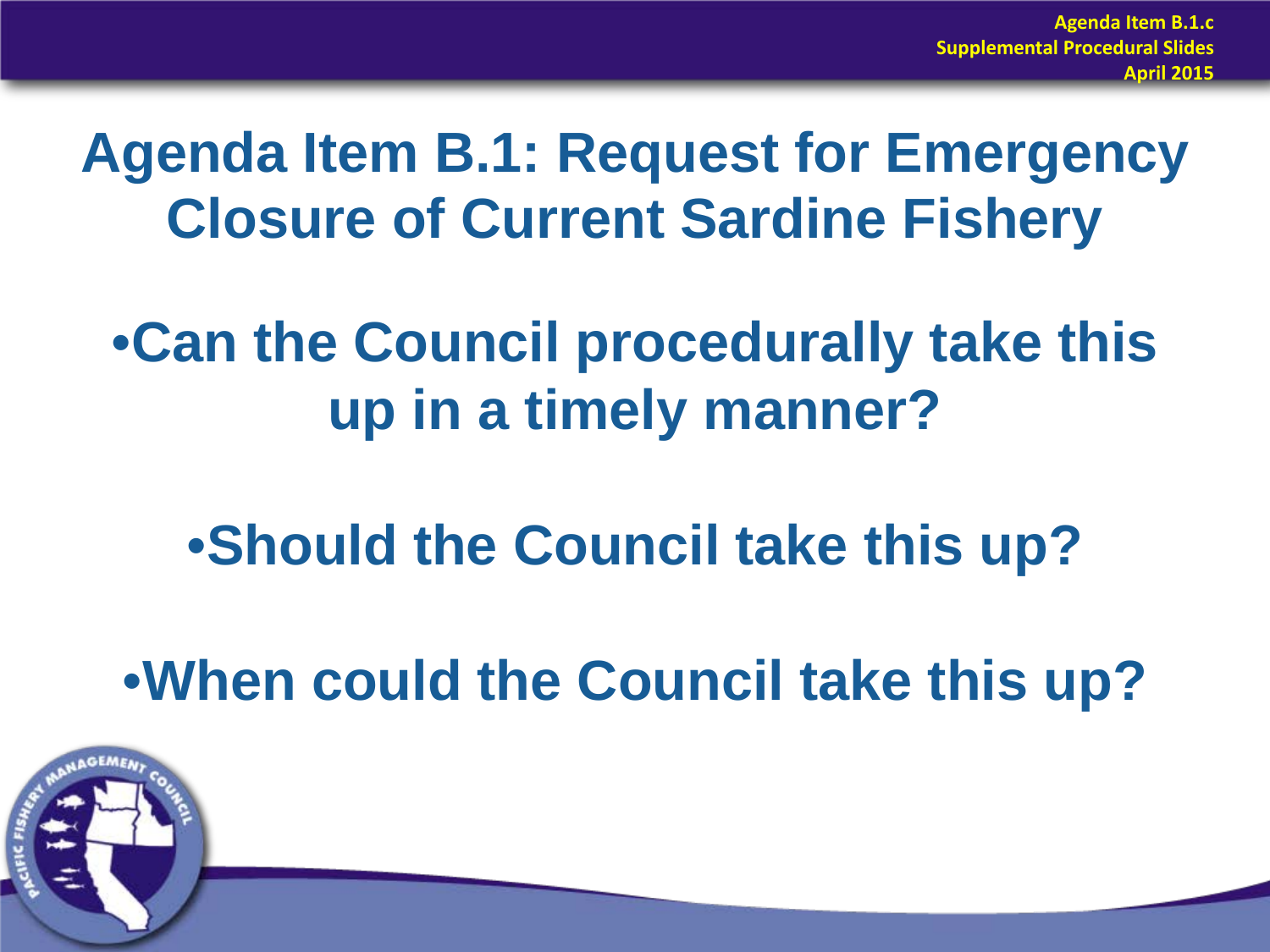#### **Can the Council take this up in a timely manner?**

- Possible Procedures:
	- CPS FMP *Point of Concern* process: requires Council identification of issue and CPSMT report at next Council meeting.
	- Immediate closure of the 2014-2015 season is not noticed as an agenda item for this meeting.
	- SOPP provisions allow for unanticipated emergency to be addressed with "immediate" and "prompt" notice to the public
		- Emergency criteria need to be satisfied
	- MSA Section 305 (c): Independent Secretarial action.

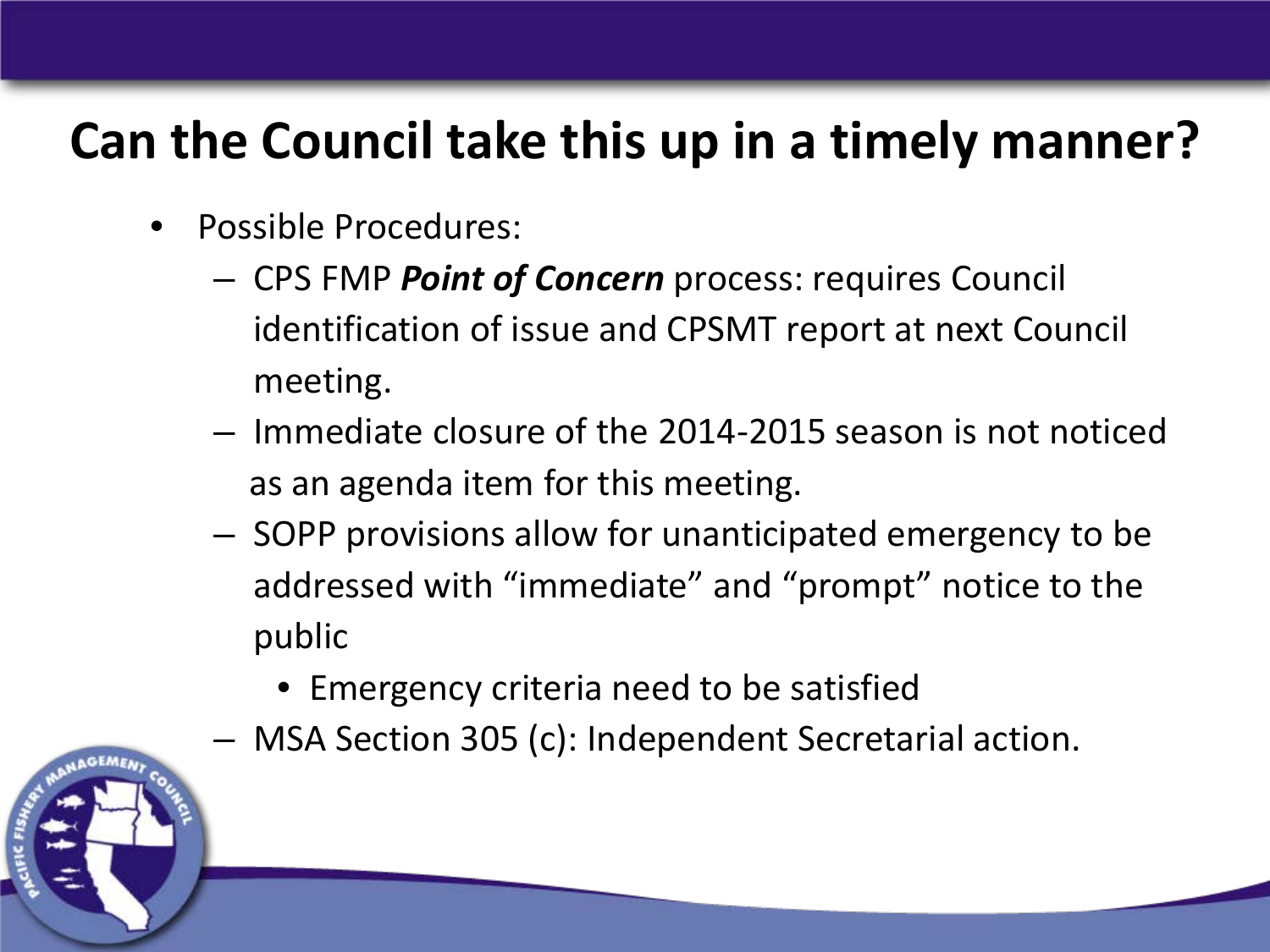# SOPP Option: the Process

- Council would need to decide whether it is an emergency
- Council would need to schedule the time of possible action to determine it is an emergency
- Council would need to provide immediate notice to those affected
- Council would need to conduct the consideration under "normal" Council processes, including public testimony
- If action taken, the Council would need to transmit action and rationale for Secretarial review and possible approval
- Secretarial approval and implementation process would occur after Council transmittal

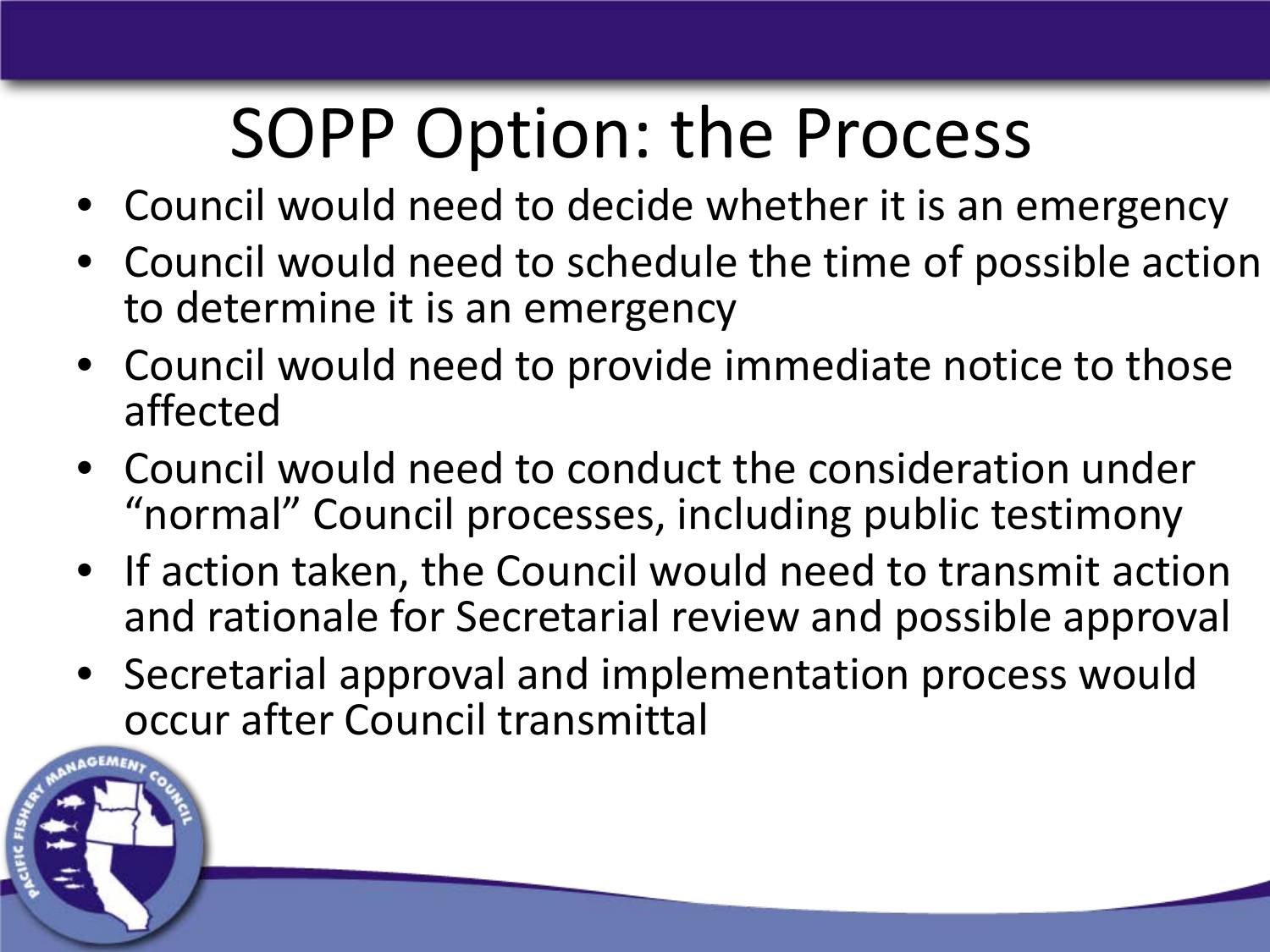## Should the Council Take This Up?

- Does the situation constitute a conservation emergency?
	- What is the scientific assessment of biological implications? What is the status of the 2014-2015 catches?
	- $-$  ACL/ACT=23,294mt;  $\sim$ 4,000mt remaining
	- Current catch rate?
	- Possible catch by the time of completion of Secretarial review and final action?
	- Other necessary information for an informed decision?